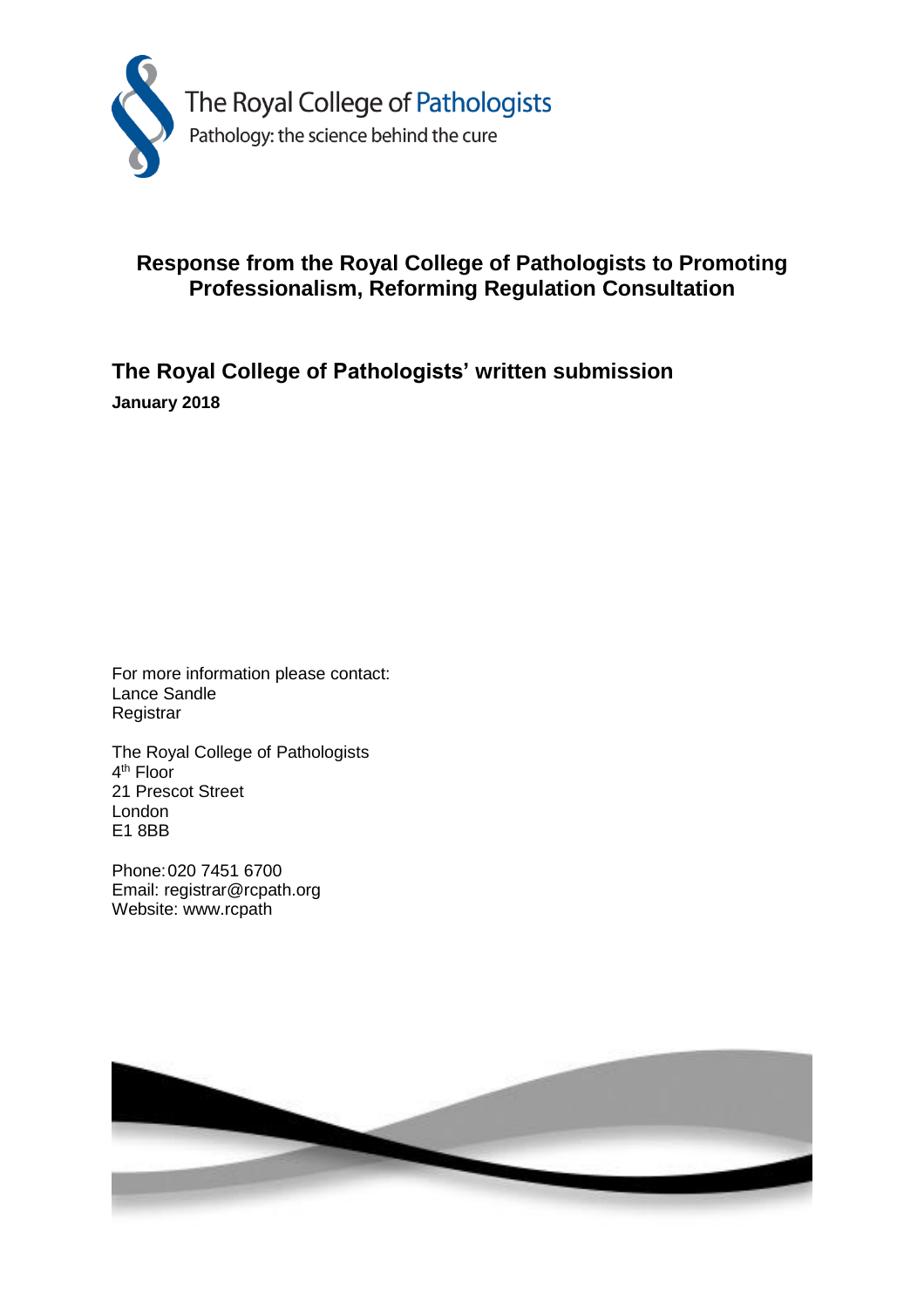## **1. About the Royal College of Pathologists**

The Royal College of Pathologists (RCPath) is a professional membership organisation with charitable status. It is committed to setting and maintaining professional standards and to promoting excellence in the teaching and practice of pathology. Pathology is the science at the heart of modern medicine and is involved in 70 per cent of all diagnoses made within the National Health Service. The College aims to advance the science and practice of pathology, to provide public education, to promote research in pathology and to disseminate the results. We have over 10,000 members across 20 specialties working in hospital laboratories, universities and industry worldwide to diagnose, treat and prevent illness.

**The following is a collation of responses from Fellows of the Royal College of Pathologists to the request for input to the Consultation from the Department of Health on Promoting professionalism, reforming regulation. Where differences of opinion appeared no attempt has been made to reconcile the differences. As a result, what may superficially appear to represent contradictions within the document actually represent areas of variable opinion.**

## **2. Response**

## **Q1: Do you agree that the PSA should take on the role of advising the UK governments on which groups of healthcare professionals should be regulated?**

**1.1** We are concerned that many of the proposals, including this one, give increased power and responsibility to the PSA. The consultation documentation provides no explanation of how the PSA is constituted and regulated and why the public should have confidence in its ability to undertake these tasks. Appointment of its members by the Privy Council provides some evidence of independence from the government of the day, but this is unlikely to be perceived by most members of the public as full independence.

The importance of independence is stressed in para.1.3 of the consultation document. These principles need to be applied to the PSA too.

The concept of independence is challenged within the consultation document by repeated statements (such as in para 1.2) that Parliament is 'responsible' for regulation.

The PSA is probably well placed to take on this specific role, but only after the PSA itself has been subjected to a review and has established a more transparent method of public scrutiny of its work.

**1.2** No objection to the PSA advising Government on which groups are regulated – as long as it remains impartial.

**1.3** No. I do not agree with the consultation's assertion in paragraph 2.2 *"While the UK governments recognise that the PSA powers to accredit voluntary registers, it is not believed this will create a conflict of interest".* There is no explanation of how the governments have come to this conclusion and, as the PSA already accredits organisations covering practitioners not regulated by law, I believe there will be a conflict of interest and, as such, it is not appropriate for the PSA to take on the role of advising the UK governments on which groups of professionals should be regulated.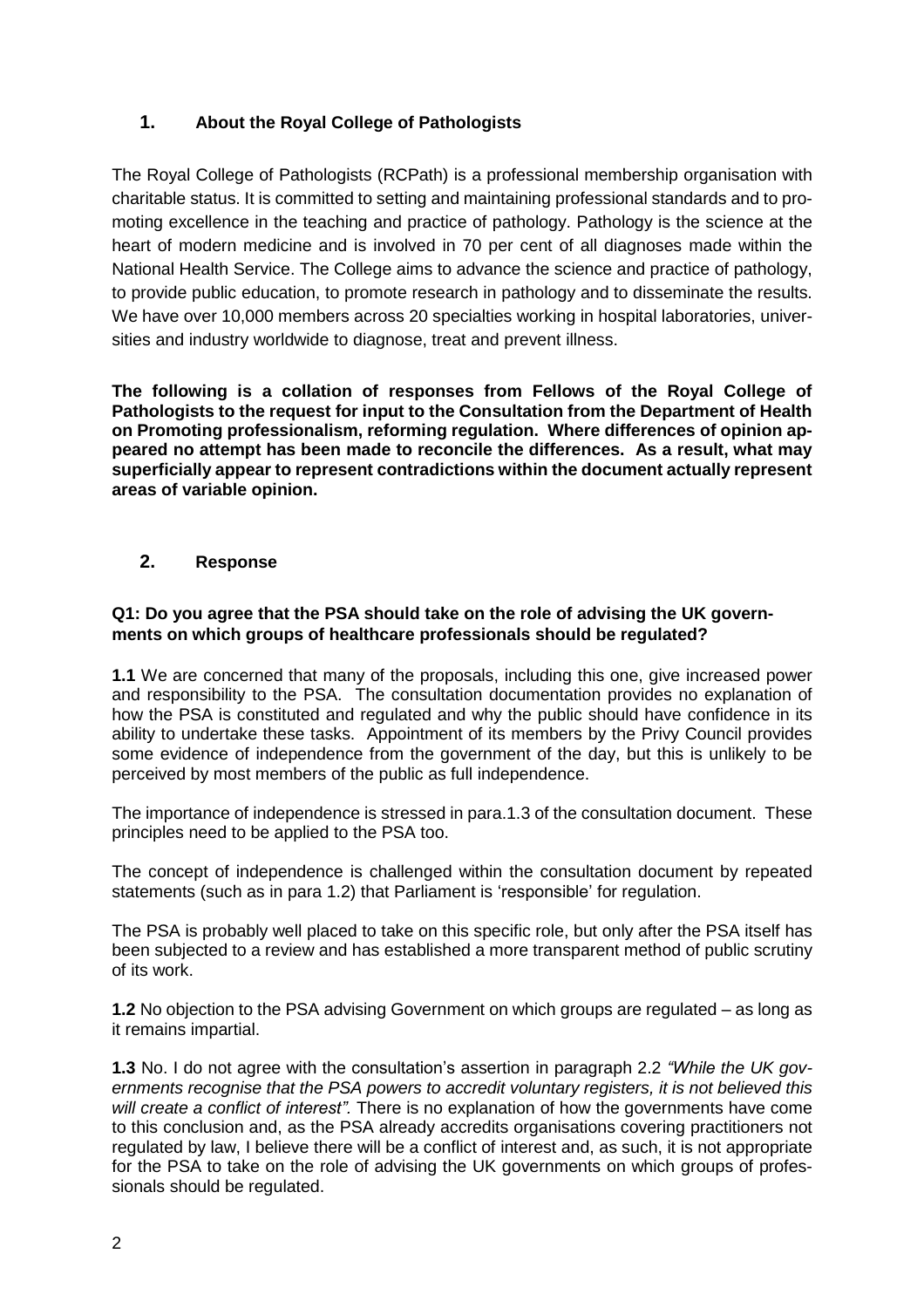**1.4** No. Why is there no COI for the PSA, whereas there is for the HCPC? (Role of both organisations potentially much overlap).

## **Q2: What are your views on the criteria suggested by the PSA to assess the appropriate level of regulatory oversight required of various professional groups?**

**2.1** The criteria seem reasonable, but their interpretation is inevitably subjective and will require consistent good judgement.

**2.2** Criteria for oversight make sense – if applied across the board.

**2.3** The criteria suggested by the PSA are very broad and, while admirable, don't seem to be limited to professional groups. They need to define what are the professional groups and who does this cover? Reading the risk of harm key areas, it seems to me that carers for the elderly and infirm should also be included as they go into someone's home and the patients are often vulnerable. However, it is not clear if they intend to expand registration to this group (maybe they should, given the responsibility of the job and the vulnerability of the patients, but it is such a low paid job and a struggle to fill vacancies that an extra financial burden to carers may be a death knell to recruitment).

#### **Q3: Do you agree that the current statutorily regulated professions should be subject to a reassessment to determine the most appropriate level of statutory oversight?**

**3.1** Yes, although this should be a careful process not a knee-jerk reaction.

It should be recognised that there are many groups which will clamour for the professional status provided by regulation. This includes groups with practises that are not supported by sound scientific evidence (such as homeopathy). Pressure to obtain such legitimisation should be resisted. Therefore the criteria should include an assessment of the efficacy of the work undertaken; 'professions' that do not genuinely produce benefit to the public should not be offered the legitimacy implied by regulation.

**3.2** The chiropractic and osteopathic councils can be disbanded. These groups should be subject to market forces, not professional regulation.

**3.3** No opinion one way or the other.

**3.4** Not particularly. The largest regulators (GMC, GDC, GNC) have well established mechanisms for the regulation and monitoring of their respective professions and there is no obvious societal need for reassessment; were there to be a need, there are already mechanisms in place to address such issues (i.e. the introduction of revalidation as a response to concerns regarding practitioners would be a good example).

**3.5** I would like to see the GMC being more supportive of doctors but I'm not sure if this would be captured, or indeed felt to be appropriate in such reform.

**3.6** We clinicians have a good enough system… I do not wish it to be put at risk by putting us together with the managers.

**3.7** Doctors and nurses are already the best trusted professions...so a change in regulation may just cause more work and more confusion.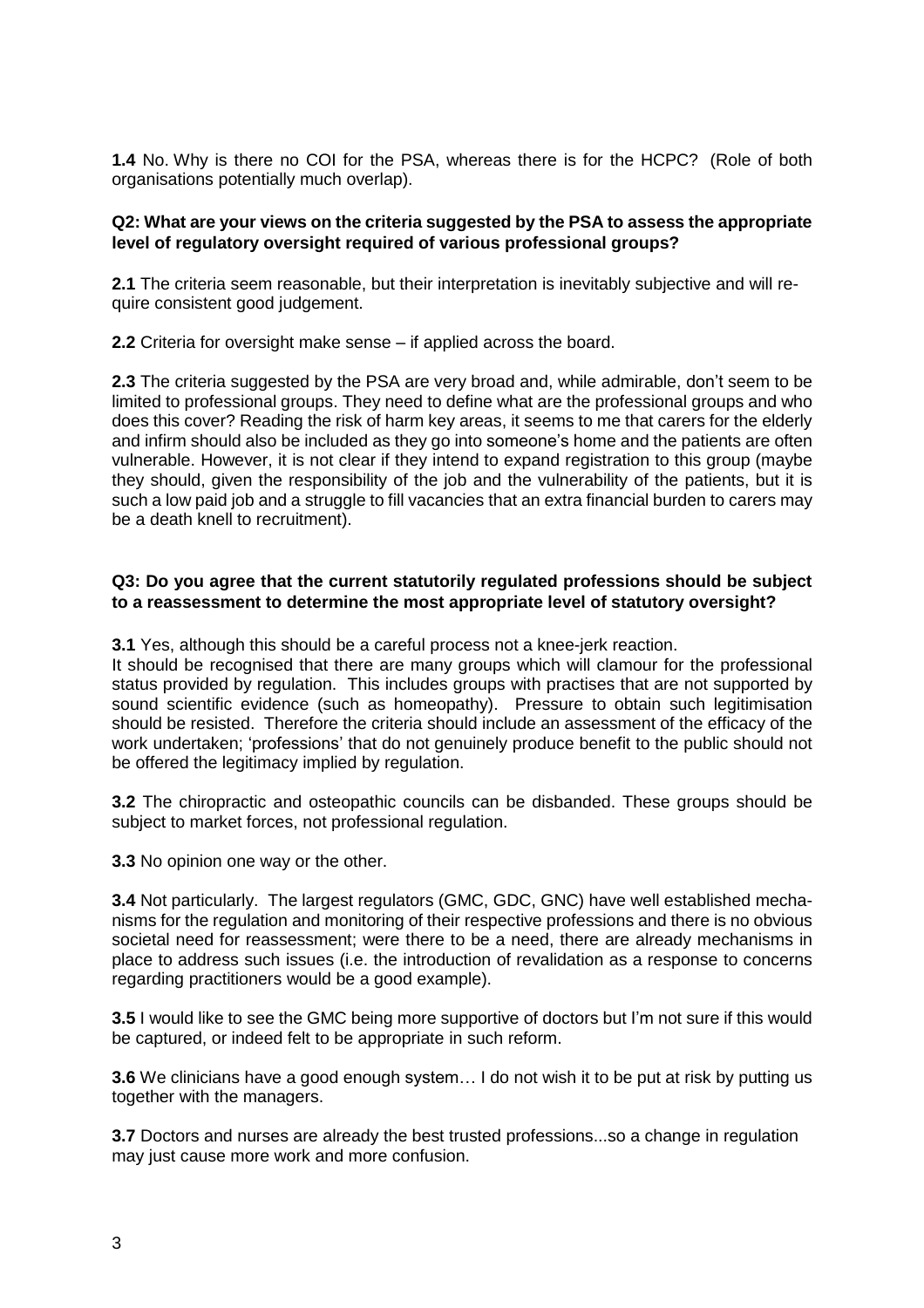## **Which groups should be reassessed as a priority? Why?**

**3.8** Those identified as 'outliers' in number of regulated professionals or cost of regulation. The smaller professions regulated within HCPC.

## **Q4: What are your views on the use of prohibition orders as an alternative to statutory regulation for some groups of professionals?**

**4.1** Probably potentially useful, but this is a very reactive approach and reliance on this method alone seems unlikely to produce the desired benefits.

**4.2** Prohibition orders are a useful way of checking if someone has been barred from practicing a specified profession and would make it easier to check up before employing someone if they are no longer fit to practice.

**4.3** I think there is benefit in having a specialist regulator for individual professions as they are likely to have a more consistent and reproducible approach to setting standards of practise and determining when an individual practitioner's performance falls below this level. However, recognising that there are certain professions whose practises are reliant on the absence of objective evidence to justify their interventions, having an 'independent' body prohibiting an individual from undertaking such work may be a safer option as there would be no organisational (professional) bias towards their specialty. (I'm largely thinking of complementary medicine.

## **Q5: Do you agree that there should be fewer regulatory bodies?**

**5.1** Yes, but **the information provided in the consultation document is not subjected to a rigorous statistical analysis and some of the conclusions are very questionable.** For example, Diagram 3 plots the relationship between size of a regulator and unit costs. It is interpreted as showing a decrease in costs with increasing size, with a plateau above 300,000 registrants. This conclusion is unjustified because there is only one regulator with more than 300,000 registrants. Conversely, it could be argued that if two very small outliers (GCC and GOsC, both with fewer than 6,000 registrants) were excluded, the graph would show no relationship between size and unit cost at all.

**5.2** Yes, there should be fewer regulatory bodies. However, why reduce from 9 to 3 or 4? Why not take the opportunity to reduce to a single regulatory body which can have separate departments focussing on specific professions? This would deliver an even more consistent approach to regulation as delivering savings (as per paragraph 2.12)

**5.3** Only for complementary therapy (forming one regulatory body and broadening their remit to encompass more practitioners). It would be nice if there had to be an evidence base for practice and would help the NHS prioritise funding in this rather small area.

**5.4** Although there is an NHS code of conduct for senior managers this is too generic and I do not see this being applied in any great capacity and would fully welcome manager regulation, having regard for and demanding ethical practice and decision making based on informed consultation.

**5.5** My general suspicion is that if there are economics of scale involved in this PSA initiative it is likely to lead to inappropriate decision making in regard to individual practitioners – treating apples and pears as just fruit.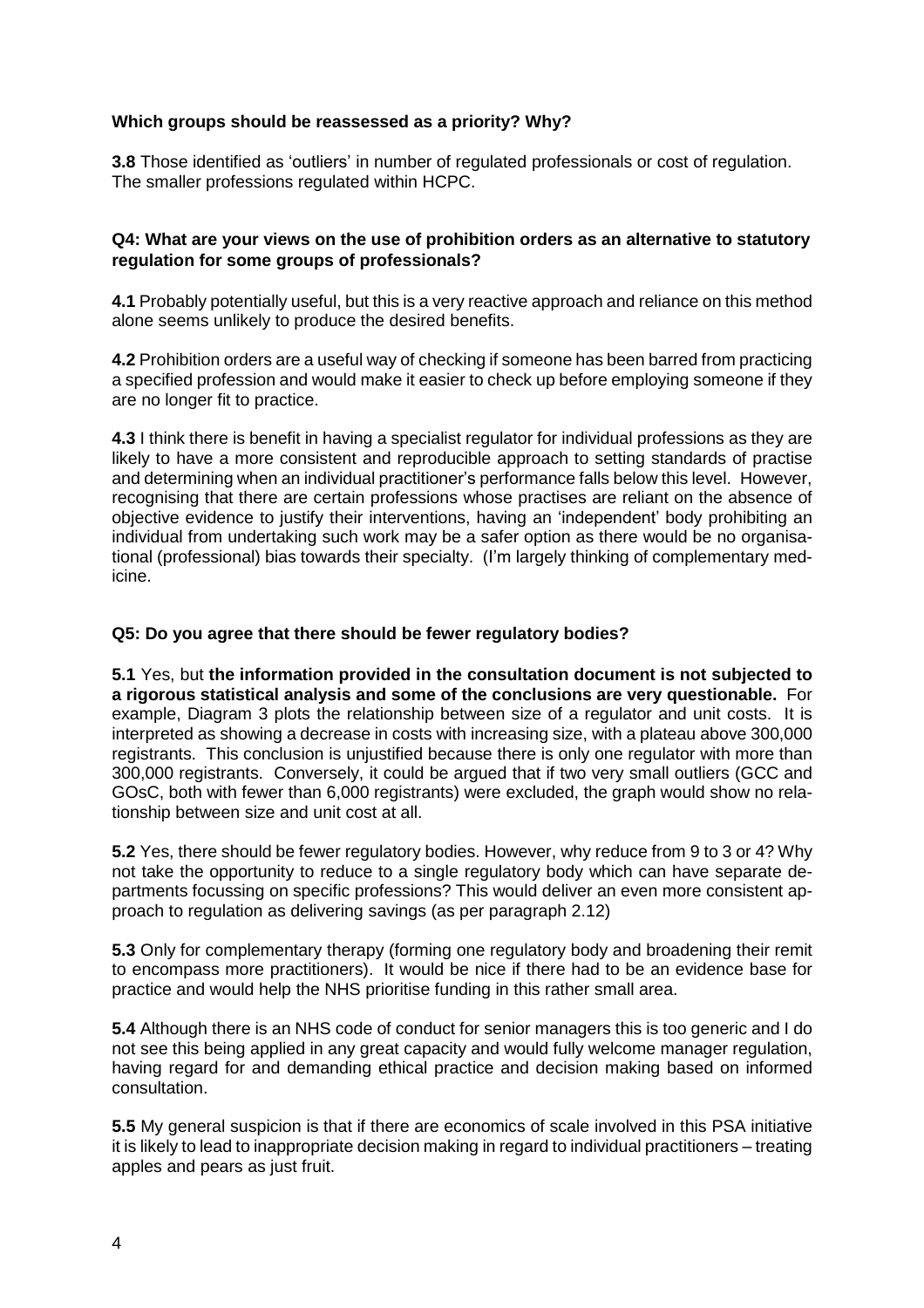**5.6** I think the regulatory bodies need to be separate for different health professionals otherwise the regulatory body will be a huge monolith and lack focus and targeted oversight.

**5.7** Should dentists, medics, nurses and scientists be regulated in the same way and by the same organisation? - yes.

#### **Q6: What do you think would be the advantages and disadvantages of having fewer professional regulators?**

**6.1** Difficult to evaluate, as the case in the consultation document is not made convincingly (see above).

It is also relevant that the costs of regulation are currently paid by those who are regulated, so the failure of this consultation explicitly to comment on the preferences of those who pay for the system is an omission.

**6.2** Advantages: Easier admin and public transparency. Disadvantages: Loss of professional identity.

**6.3** I cannot see any disadvantages of having fewer regulatory bodies, as long as each profession has specialised staff with a remit for a given professional group, not a general call centre approach, so applicants can speak to someone knowledgeable about their professional status.

**6.4** I think health professionals making patient decisions and dealing with patients needs to be regulated by the same organisation, to ensure they are all working to the same standards.

**6.5** Dentists, medics, nurses and scientists be regulated in the same way in general term but more appropriate by relevant professional bodies. However these bodies could be regulated as different sections of the same organisation.

**6.6** Have you considered putting forward a suggestion in this HMG consultation regarding nofault reporting of incidents and near-misses (equally important), similar to the airline industry on the basis that

a) it removes much of staff fear that encourages cover-ups and

b) it encourages more compete incident reporting and

c) it encourages more thorough thinking around the incidents and a team approach to it

d) it works (in improving quality and safety)?

If this were adopted, it wouldn't matter if one body oversaw it.

**6.7** I don't agree that everyone should be accountable to the same regulatory body: each professional group has very specific professional requirements and should have separate regulatory bodies. All regulatory bodies should be INDEPENDENT of Government, DH and NHS, and should have appropriate professional and lay members. AS well as ensuring protection of patients, the regulatory bodies should determine standards and the knowledge base (but should not be involved in regulating training). They should also protect the regulated members from malicious and vindictive behaviour and should support members with health issues.

**6.8** I have two main concerns about this issue. Firstly, the proliferation of unregulated low level practitioners in the hospital service often going under the generic title of health care assistants. Mortuary technicians are also unregulated at present. Secondly, it is now possible to be appointed as a Local Authority Director of Public Health without being on the register of any of the health professions. That surely is a matter that needs addressing.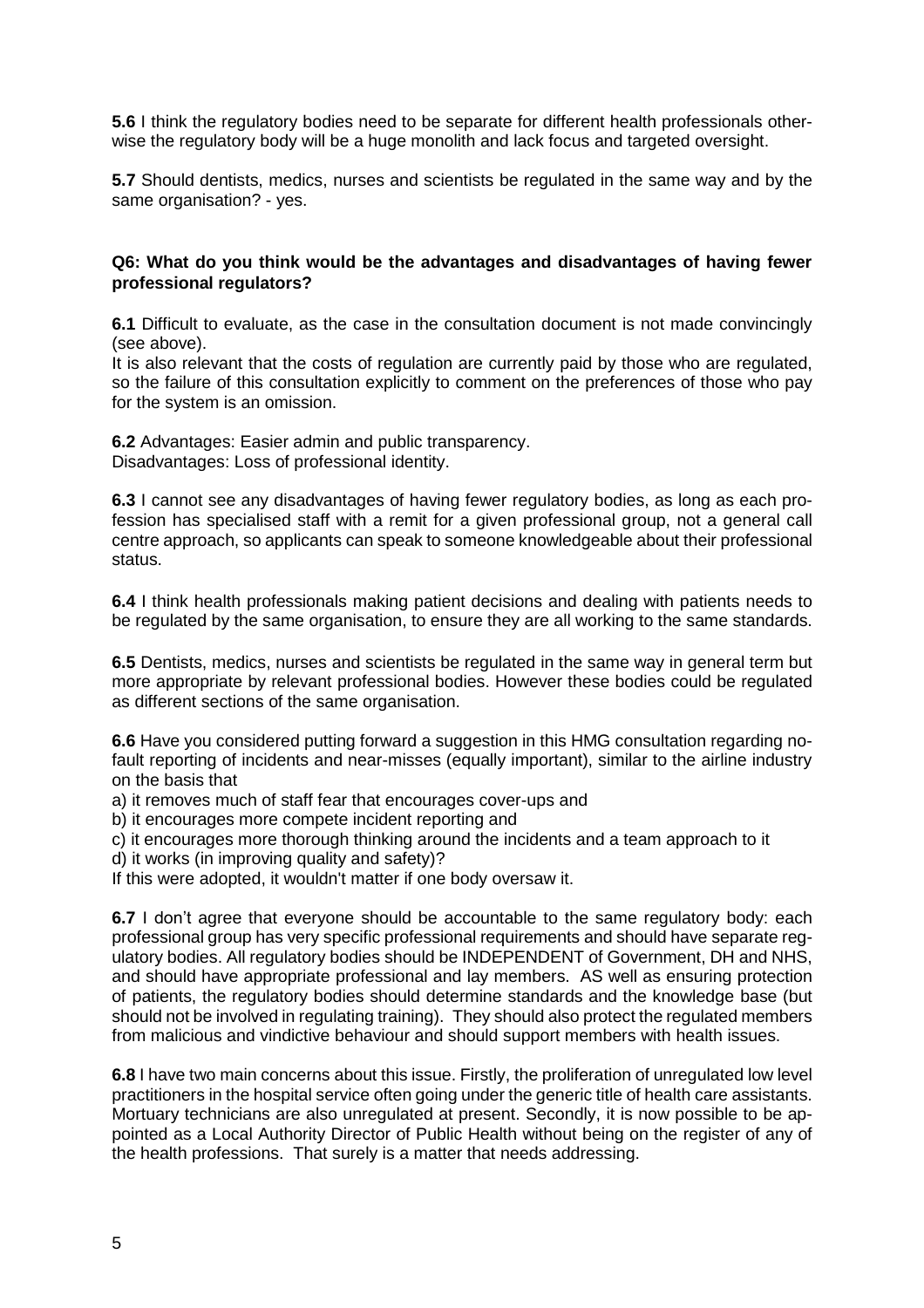**6.9** I believe a single organisation is better to regulate the NHS in regards, doctors, nurses, dentists, etc. A divided organisation would be more fractured and difficult to manage.

## **Q7: Do you have views on how the regulators could be configured if they are reduced in number?**

**7.1** The HCPC provides an example of a regulator that coves many different professions, but I am not convinced that it provides an example that should be emulated.

**7.2** Combine opticians and dentists. Combine GPhC with PSNI. Disband GCC and GosC.

## **Q8: Do you agree that all regulatory bodies should be given a full range of powers for resolving fitness to practise cases?**

**8.1** Yes.

**8.2** All bodies to have full range of powers.

**8.3** Yes, all regulatory bodies should be given full range of powers. Would be easier to legislate and manage if there was only a single regulatory body.

## **Q9: What are your views on the role of mediation in the fitness to practise process?**

**9.1** The option should be available.

**9.2** Mediation: useful as a feature of an inquisitorial approach rather than the finality of a fitness to practice procedure.

**9.3** Mediation may be a helpful way forward in cases where fitness to practice is questioned but may not be irrevocable. Currently, due to the serious consequences on an individual's career that are likely resulting from an investigation into fitness to practice, I think there is a reluctance to report colleagues to the HCPC (in our profession). An intermediate process of mediation through the remit of a regulatory body may help have issues resolved if they have gone beyond internal management and mean that referrals may be considered more readily.

## **Q10: Do you agree that the PSA's standards should place less emphasis on the fitness to practise performance?**

**10.1** I am not convinced that the case for this has been made. The full question in the body of the consultation document adds "…and consider the wider performance of the regulators". It is unclear what is meant by 'the wider performance', or who decides what it means. This needs much greater clarity.

**10.2** Agree that PSA's standards should place less emphasis on fitness to practice performance.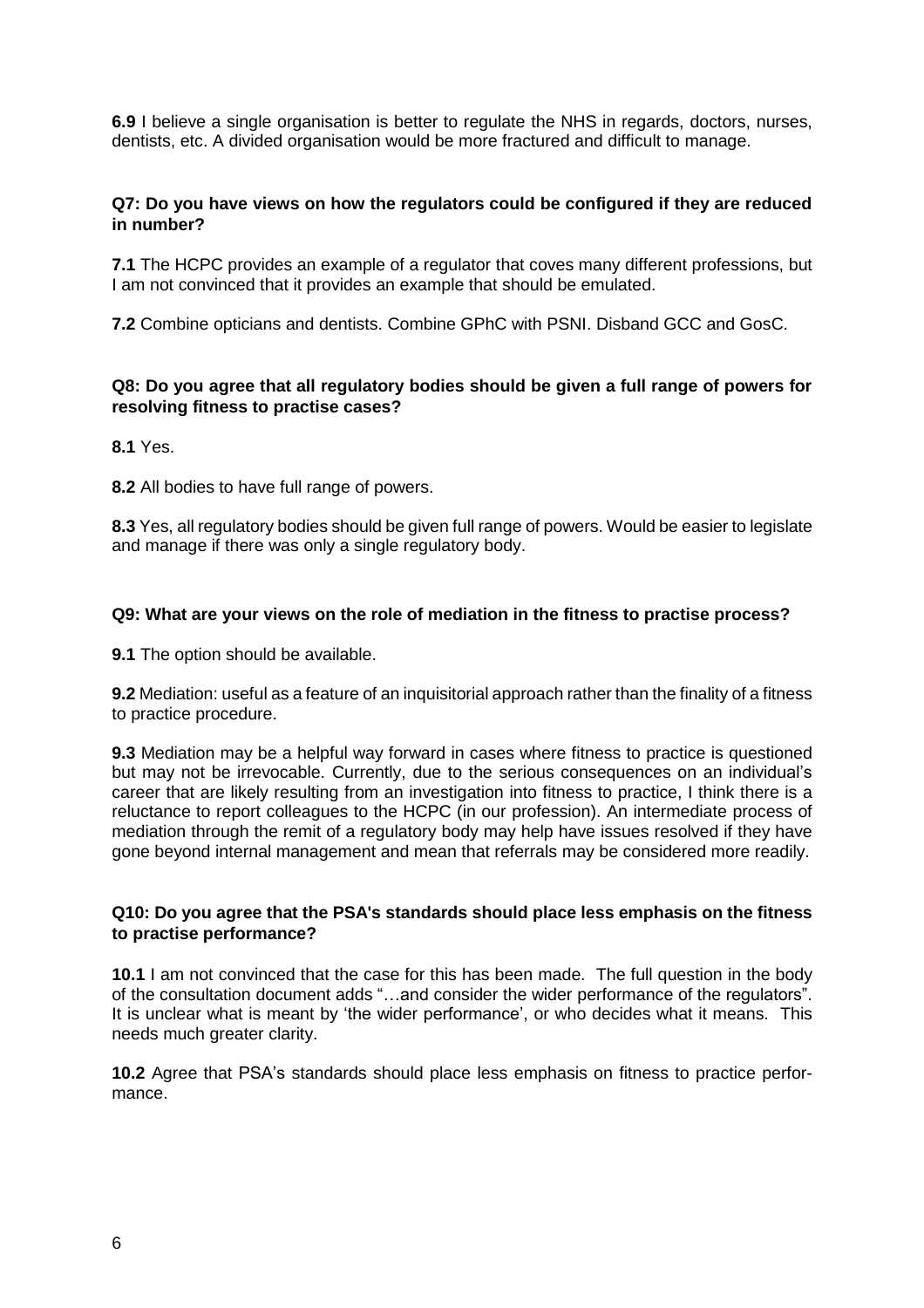## **Q11: Do you agree that the PSA should retain its powers to appeal regulators' fitness to practise decisions to the relevant court, where it is considered the original decision is not adequate to protect the public?**

**11.1** No. To be tried twice for the same offence is dubious legal practice. The phrase "… *it is considered*… " begs the question of who considers it so. The tabloid press? Politicians? If the regulators are well regulated they should be trusted to do their job. The regulator should be held to account if they make unjustified or otherwise bad decisions whether these are to the disadvantage of the public or to the disadvantage of the individual or institution being regulated.

**11.2** Yes. The PSA should retain powers to appeal regulators' fitness to practice decisions in court.

**11.3** How often has this occurred since the powers were established in 2002? I think the right to appeal the regulators' decision from either side (too harsh or too lenient) is important.

## **Q12: Do you think the regulators have a role in supporting professionalism and if so how can regulators better support registrants to meet and retain professional standards?**

**12.1** 'Supporting professionalism' is a vague concept. Regulators should focus on ensuring that those joining a profession have achieved the required standard, and that those who are in a profession maintain that standard. The temptation to extend the role into oversight of training and educational processes should be resisted.

**12.2** Agree regulators have a role in supporting professionalism, and should continue to work with Royal Colleges and professional societies to maintain and develop standards.

**12.3** Yes, I think regulators have a role in supporting professionalism. They have published standards but it would be helpful if they published more detailed guidance with examples about how achieving each standard could be evidenced.

## **Q13: Do you agree that the regulators should work more closely together? Why?**

**13.1** Regulators should work more closely to ensure common standards for values & behaviour.

**13.2** Yes. In most cases this is probably a better solution than merging them.

**13.3** Regulators should work more closely together. Ultimately, there should be only a single regulatory body, removing this need.

## **Q14: Do you think the areas suggested above are the right ones to encourage joint working? How would those contribute to improve patient protection? Are there any other areas where joint working would be beneficial?**

**14.1** A 'single set of generic standards' may be a good idea, but will have to be broad and vague; 'profession-specific needs' will be numerous, and the division into two types of standard risks generating confusion and perhaps devaluing the profession-specific standards.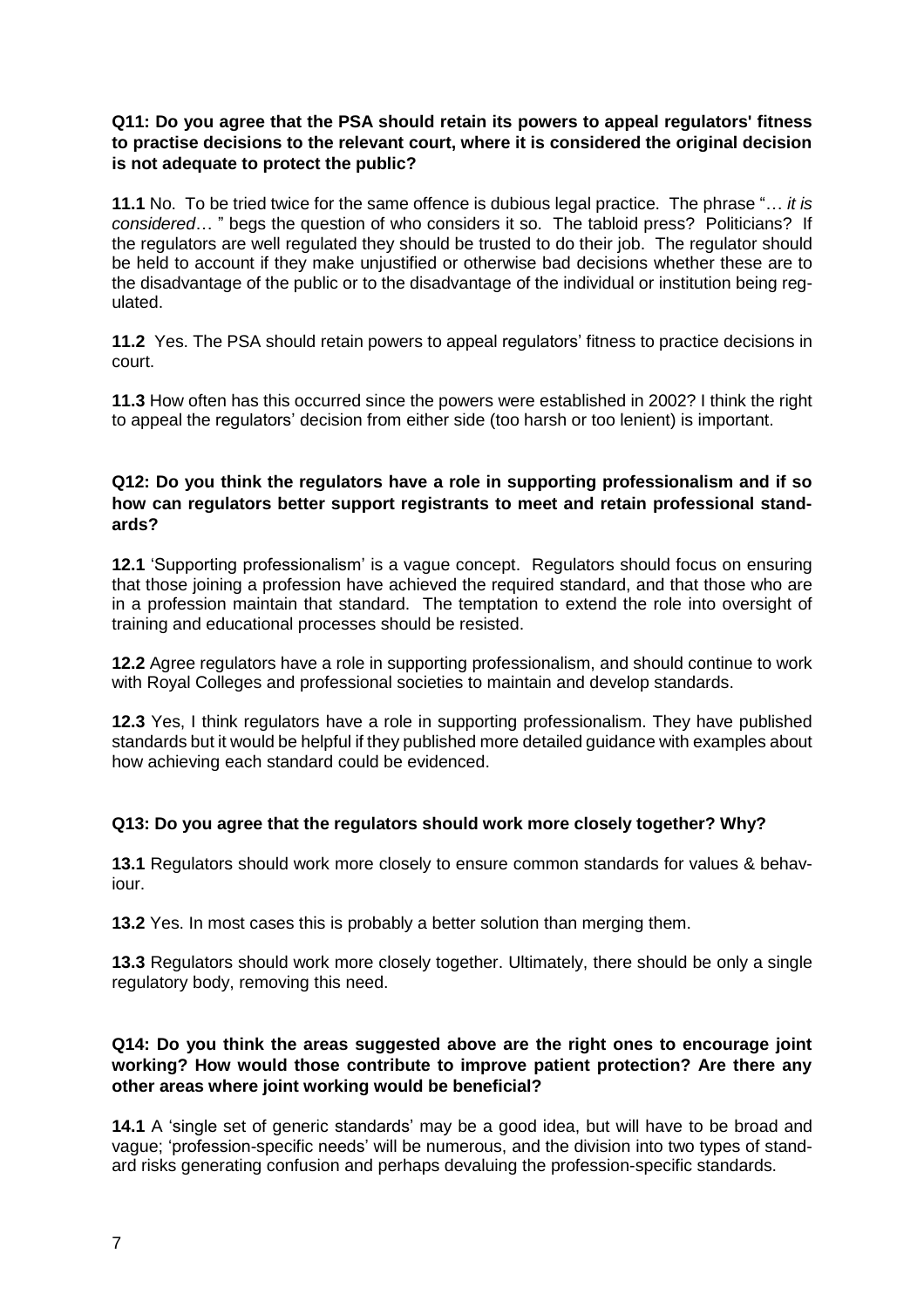A single adjudicator will have difficulty coping with the breadth of activities involved; from brain surgeons to art therapists?

Single back-office functions might improve efficiency, but this is far from certain and (depending on the definition of a 'back-office function') it could become a route towards inappropriate external influence, e.g. via finance. As the costs of the regulators are paid by those who are regulated, this is a decision for them to make, not the Government.

**14.2** Areas for joint working: shared online register and joint back-office working, BUT NOT: single set of generic standards, single adjudicator.

**14.3** The areas suggested are the rights ones to encourage joint working.

## **Q15: Do you agree that data sharing between healthcare regulators including systems regulators could help identify potential harm earlier?**

**15.1** Yes. I am less convinced that merging regulators will automatically improve communications.

**15.2** Agree – data sharing between regulators would identify potential harm earlier.

**15.3** Data sharing may help identify potential harm earlier. However, it would have to be relevant data between relevant regulators. As individuals are rarely able to practice as qualified in different professions, it is unlikely to be a common occurrence. Any cases of fraudulent claims of qualification should be identified and dealt with accordingly.

## **Q16: Do you agree that the regulatory bodies should be given greater flexibility to set their own operating procedures?**

**16.1** Yes, subject to appropriate oversight. As noted above:

We are concerned that many of the proposals, including this one, give increased power and responsibility to the PSA. The consultation documentation provides no explanation of how the PSA is constituted and regulated and why the public should have confidence in its ability to undertake these tasks. Appointment of its members by the Privy Council provides some evidence of independence from the government of the day, but this is unlikely to be perceived by most members of the public as full independence.

The importance of independence is stressed in para.1.3 of the consultation document. These principles need to be applied to the PAS too. The concept of independence if challenged by repeated statements (such as in para 1.2) that Parliament is 'responsible' for regulation.

The PSA is probably well placed to take on this specific role, but only after the PSA itself has been subjected to a review and has established a more transparent method of public scrutiny of its work.

**16.2** Agree – regulatory bodies need greater flexibility to set own operating procedures.

**16.3** Yes, but if regulatory bodies set their own operating procedures, what would be the governance processes overseeing and agreeing any changes to be necessary?

## **Q17: Do you agree that the regulatory bodies should be more accountable to the Scottish Parliament, the National Assembly for Wales and the Northern Irish Assembly, in addition to the UK Parliament?**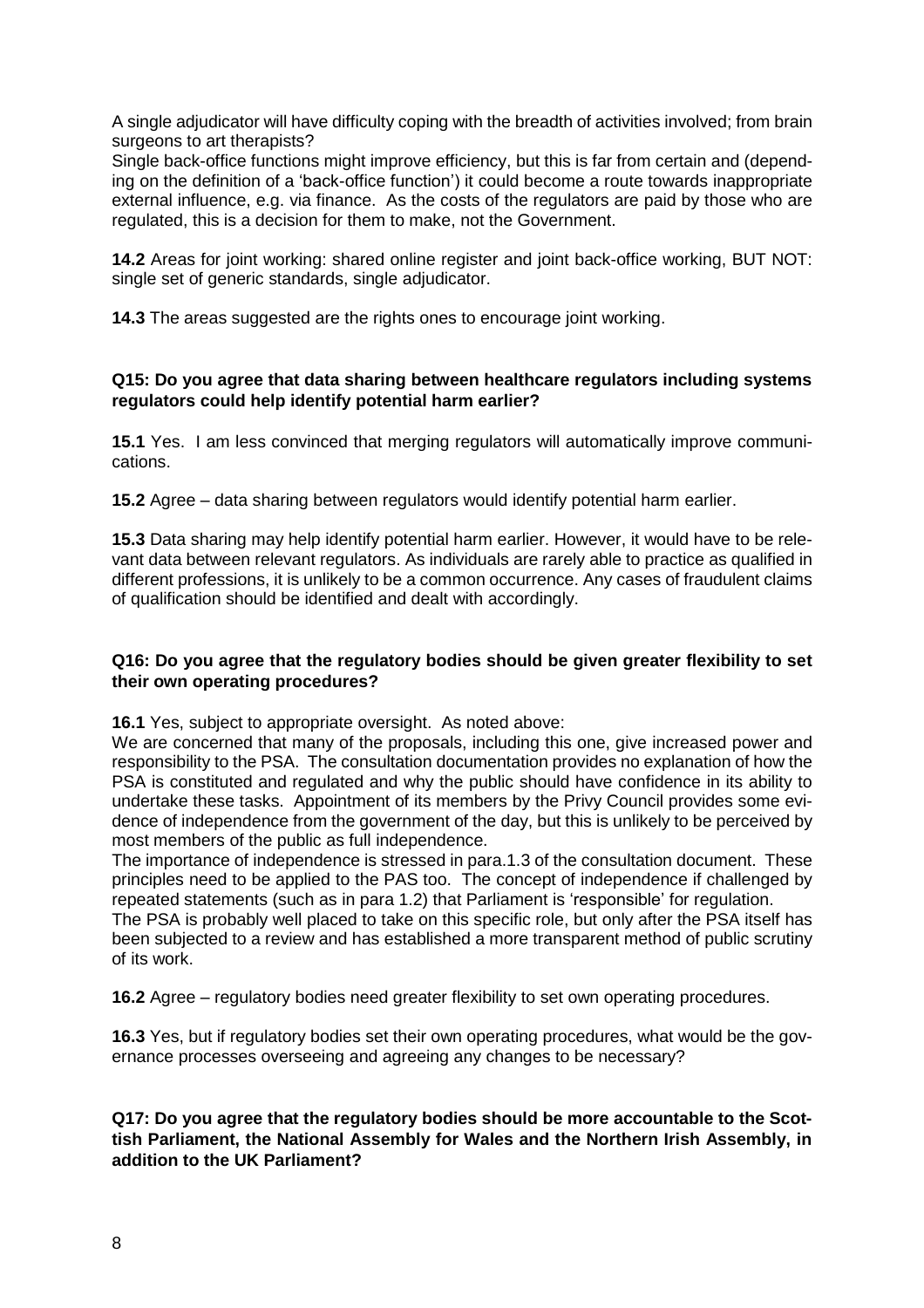**17.1** No, because this is likely to increase the potential for divergent standards in different parts of the UK.

**17.2** Disagree that regulatory bodies should be more accountable to the devolved countries, which would be unnecessary duplication.

**17.3** Regulatory bodies should be equally accountable to each of the UK governments, as professionals are able to move and work freely in any of the UK regions. However, the 4 UK governments must agree any procedures so regulatory bodies do not have different reporting standards etc for each region.

#### **Q18: Do you agree that the councils of the regulatory bodies should be changed so that they comprise of both non-executive and executive members?**

**18.1** Councils of regulatory bodies should have both non-exec and executive members.

**18.2** Yes, councils of regulatory bodies should comprise both non-executive and executive members for good governance.

## **Q19: Do you think that the views of employers should be better reflected on the councils of the regulatory bodies, and how might this be achieved**?

**19.1** No. Regulation should be independent of employers (as the consultation document itself says at para. 1.3).

It is one of the great strengths of medical appraisal and revalidation that it is focussed on benefit for the patient, not the employer. Employing bodies argued against this during the development of medical revalidation and were rightly resisted.

**19.2** No. Views of employers should not be reflected on regulatory council bodies. Employers have government performance targets as a higher priority than public safety.

**19.3** Yes, the views of employers should be better reflected on the councils. A member of the council should be the link to employers and professional bodies so the impact of any changes in regulation on each profession can be communicated to the regulators' board.

## **Q20: Should each regulatory body be asked to set out proposals about how they will ensure they produce and sustain fit to practise and fit for purpose professionals?**

**20.1** Regulators do not themselves "produce and sustain" fit to practice individuals; they ensure that others are doing so. This should not change. With that caveat, regulators should surely already be doing this?

**20.2** Agree that each body should be asked to set out proposals about how they will produce and sustain fit to practice and fit for purpose professionals.

**20.3** Not sure it is the remit of the regulatory body to ensure they produce and sustain fit for purpose professionals. Is this not the responsibility of accredited training course providers and employers? The involvement of another organisation may make the systems even more complex.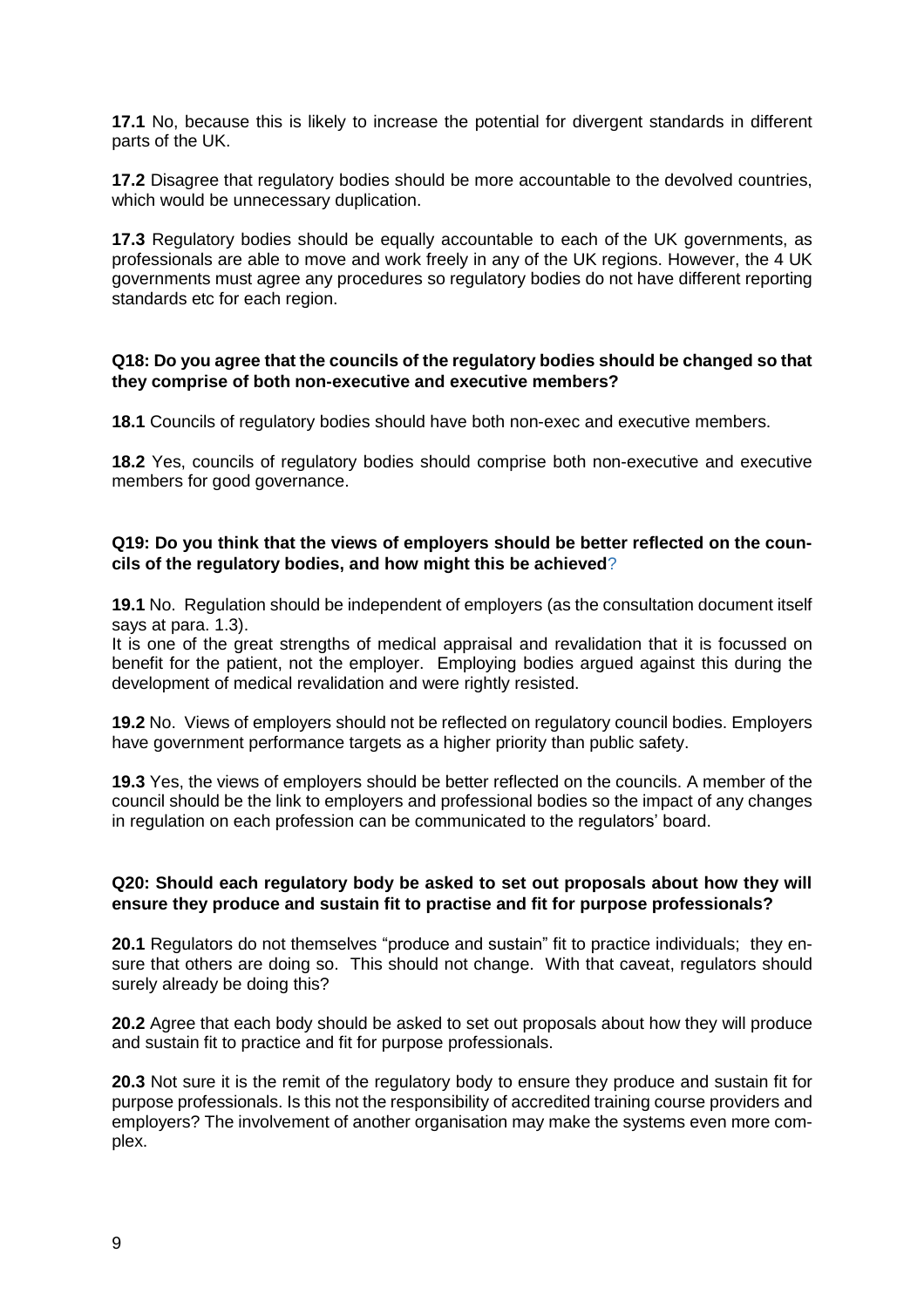## **Q21: Should potential savings generated through the reforms be passed back as fee reductions, be invested upstream to support professionalism, or both? Are there other areas where potential savings should be reinvested?**

**21.1** If the concept of professional self-regulation is regarded as anachronistic (as this document clearly indicates is the case), then the practice of those who are regulated paying for the cost of regulation is surely also anachronistic?

What is meant by 'invested upstream to support professionalism? We should guard against regulators having 'mission creep'. Their role should be limited to ensuring that those joining a profession have achieved the required standard, and that those who are in a profession maintain that standard. The temptation to extend the role into oversight of training and ongoing educational processes should be resisted.

**21.2** If payment by those who are regulated is to continue, then those who pay should be consulted on this point.

**21.3** Savings from the reforms should both be passed back as fee reductions and invested to support professionalism.

**21.4** Potential savings should be passed back as fee reductions as professionals already carry a large burden of fees with not only their regulator, but also several relevant professional bodies as well. However, on P27 table 5, there is a very stark differential between the total operating cost per registrant. The governments need to make sure that rationalisation of regulatory bodies does not result in increased fees for some professions in order to obtain a mean registration fee for all professions; reduction in operating costs for some should not be subsidised by those currently being regulated by a more efficient or less costly (in terms of investigation procedures) body. If some professions naturally have a higher cost to their fitness to practice investigations, I suggest these professions continue to have higher registration fees to cover this. Ie. Single regulatory body but with differential fees for the different professions depending on complexity.

## **Q22: How will the proposed changes affect the costs or benefits for your organisation or those you represent?**

- **- an increase**
- **- a decrease**
- **- stay the same**

**Please explain your answer and provide an estimate of impact if possible.** 

**22.1** No change, no comment.

**22.2** Proposed changes will probably not affect cost or benefit for my organisation.

## **Q23: How will the proposed changes contribute to improved public protection and patient safety (health benefits) and how could this be measured?**

**23.1** The potential for improvements is set out in the document, but their realisation will depend heavily on the quality of implementation.

**23.2** Changes will contribute to public protection and patient safety via common standards and transparency.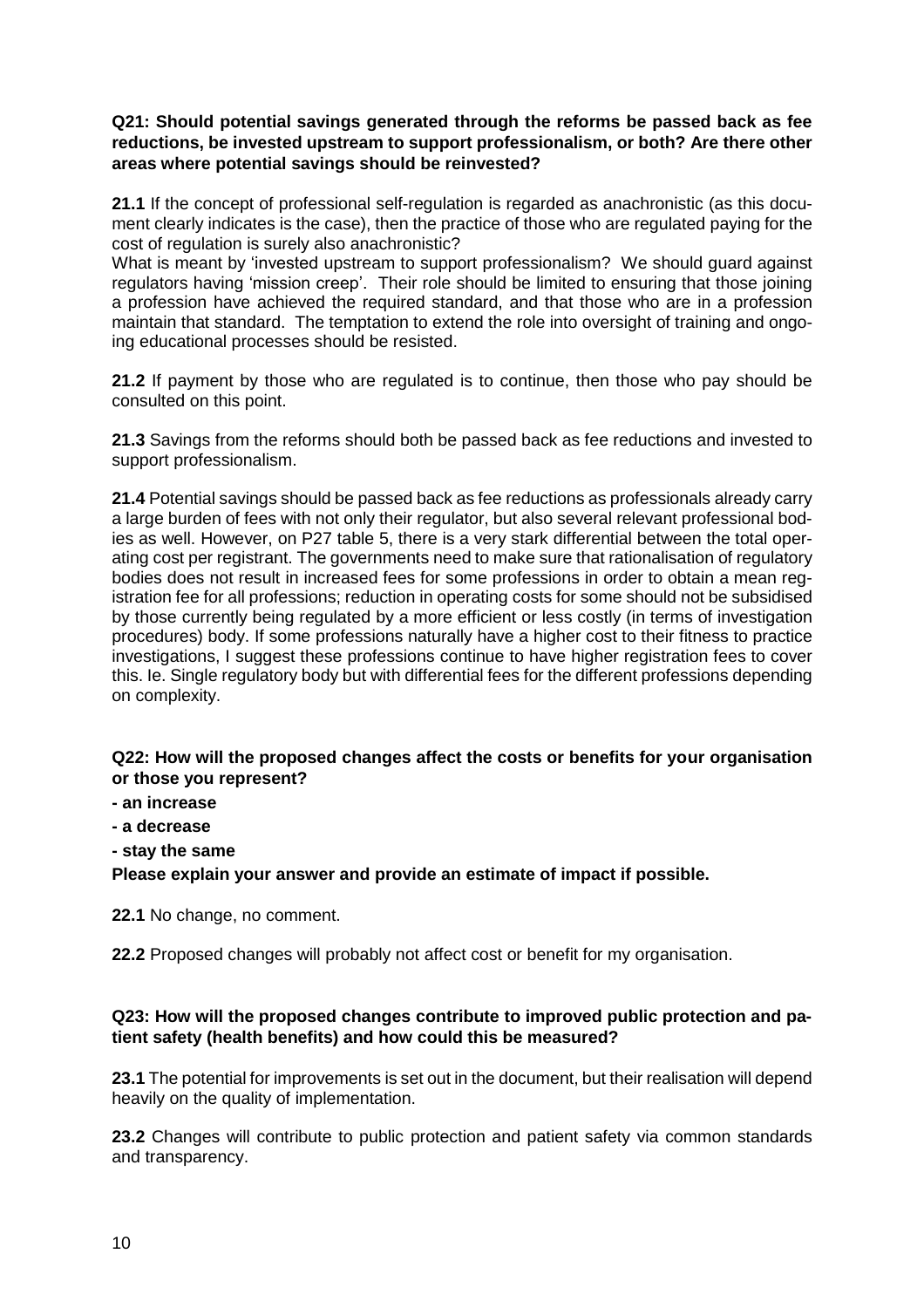**Q24: Do you think that any of the proposals would help achieve any of the following aims:** 

**- Eliminating discrimination, harassment, victimisation and any other conduct that is prohibited by or under the Equality Act 2010 and Section 75(1) and (2) of the Northern Ireland Act 1998?**

**- Advancing equality of opportunity between persons who share a relevant protected characteristic and persons who do not share it?**

**- Fostering good relations between persons who share a relevant protected characteristic and persons who do not share it?**

**If yes, could the proposals be changed so that they are more effective?** 

**If not, please explain what effect you think the proposals will have and whether you think the proposals should be changed so that they would help achieve those aims?**

**24.1** No comment.

**24.2** Impossible to judge the effect on Equality and Diversity.

*Extra comments:*

 $\overline{\phantom{a}}$ 

1. P5 *"Future workforce strategies will focus on the development of innovative health and care roles and ensuring that professionals have the flexibility to work across traditional boundaries".* Do they anticipate as part of this overhaul that there will no longer be protected titles?

\_\_\_\_\_\_\_\_\_\_\_\_\_\_\_\_\_\_\_\_\_\_\_\_\_\_\_\_\_\_\_\_\_\_\_\_\_\_\_\_\_\_\_\_\_\_\_\_\_\_\_\_\_\_\_\_\_\_\_\_\_\_\_\_\_\_\_\_\_\_\_\_\_

P17 para 3.3 *"…for example through the use of undertakings…"* What does this mean? Not clear from the context

P31: annual retention fee for HCPC listed as £90, whereas table 5 on p27 lists the HCPC operating cost at £76 per registrant. Is the regulatory body making a £14 profit per registrant? If so, where is this money going? Investment into education, training, standards and governance are already listed in the breakdown of the operating costs.

2. This an interesting proposal however I think there may be a better way of tackling the problem.

The fragmented approach to the investigation of problems leads to multiple investigations and long drawn out investigations.

There are complaints from people subject to these processes is that they are used to victimise whistleblowers and as part of bullying of employees.

A better approach would be to investigate the clinical failings of individuals only as part of a comprehensive system failure analysis.

This is the approach adopted by the Air Safety investigators. It works on the assumption that most people do not come to work intending to do a bad job.

They government needs to decide whether it wants to learn from incidents or blame individuals.

The Air Safety investigators have achieved legal privilege for their investigations to encourage a full disclosure of what happened.

What I would suggest is there is one investigatory framework for clinical incidents and underperforming staff it covers everyone involved in the process and the system failures that lead to the problems.